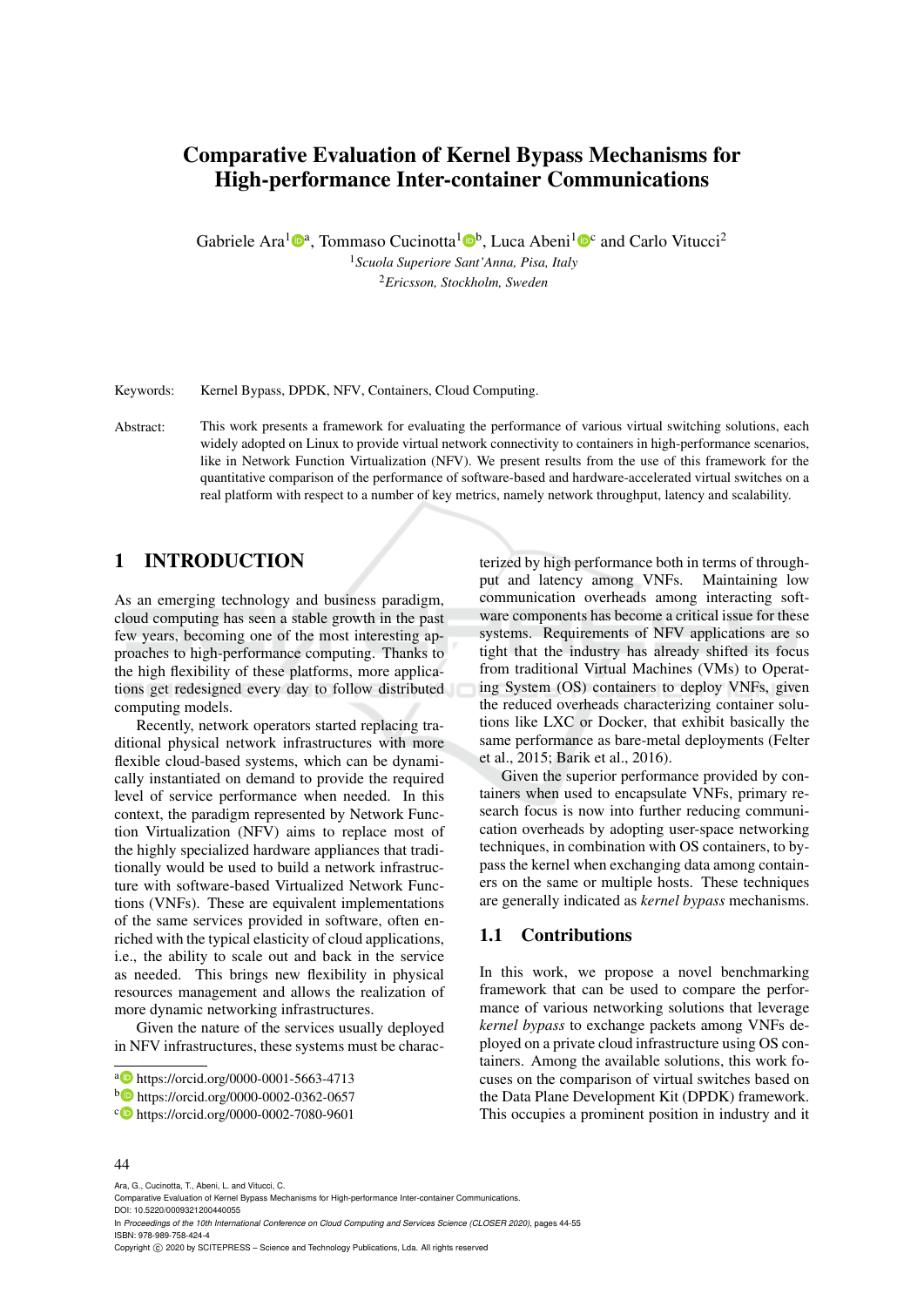can be used to efficiently exchange packets locally on a single machine or among multiple hosts accessing Network Interface Controller (NIC) adapters directly from the user-space bypassing the OS kernel. We present results from a number of experiments comparing the performance of these virtual switches (either software-based or hardware-accelerated) when subject to synthetic workloads that resemble the behavior of real interacting VNF components.

## 2 BACKGROUND

There are a number of different options when multiple applications, each encapsulated in its own OS container or other virtualized environment, need to communicate through network primitives. Usually, they involve some form of network virtualization to provide each application a set of gateways to exchange data over a virtual network infrastructure.

For the purposes of this work, we will focus on the following: (i) *kernel-based networking*, (ii) *software-based user-space networking*, (iii) *hardware-accelerated user-space networking*.

In the following, we briefly summarize the main characteristics of each of these techniques when adopted in NFV scenarios to interconnect OS containers within a private cloud infrastructure. Given the demanding requirements of NFV applications in terms of performance, both with respect to throughput and latency, we will focus on the performance that can be attained when adopting each solution on generalpurpose computing machines running a Linux OS.

## 2.1 Containers Networking through the Linux Kernel

A first way to interconnect OS containers is to place virtual Ethernet ports as gateways in each container and to connect them all to a virtual switch embedded within the Linux kernel, called "*linux-bridge*". Through this switch, VNFs can communicate on the same host with other containerized VNFs or with other hosts via forwarding through actual Ethernet ports present on the machine, as shown in Figure 1a.

The virtual ports assigned to each container are implemented in the Linux kernel as well and they emulate the behavior of actual Ethernet ports. They can be accessed via blocking or nonblocking system calls, for example using the traditional POSIX Socket API, exchanging packets via send() and recv() (or their more general forms sendmsg() and recvmsg()); as a result, at least two system calls are required to exchange each UDP datagram over the virtual network, therefore networking overheads grow proportionally with the number of packets exchanged.

These overheads can be partially amortized resorting to batch APIs to exchange multiple packets using a single system call (either sendmmsg() or recvmmsg()), grouping packets in *bursts*, amortizing the cost of each system call over the packets in each burst. However, packets still need to traverse the whole in-kernel networking stack, going through additional data copies, to be sent or received.

This last problem can be tackled bypassing partially the kernel networking stack using raw sockets instead of regular UDP sockets and implementing data encapsulation in user-space. This is often done in combination with zero-copy APIs and memorymapped I/O to transfer data quickly between the application and the virtual Ethernet port, greatly reducing the time needed to send a packet (Rizzo, 2012b).

Despite the various techniques available to reduce the impact of the kernel on network performance, their use is often not sufficient to match the demanding requirements of typical NFV applications (Ara et al., 2019). In typical scenarios, the only solution to these problems is to resort to techniques that can bypass completely the kernel when exchanging packets both locally and between multiple hosts.

# 2.2 Inter-container Communications with Kernel Bypass

Significant performance improvements for intercontainer networking can be achieved by avoiding system calls, context switches and unneeded data copies as much as possible. Various I/O frameworks undertake such an approach, recurring to *kernel bypassing* techniques to exchange batches of raw Ethernet frames among applications without a single system call. For example, frameworks based on the *virtio* standard (Russell et al., 2015) use paravirtualized network interfaces that rely on shared memory to achieve high-performance communication among containers located on the same host, a situation which is fairly common in NFV scenarios. While *virtio* network devices are typically implemented for hypervisors (e.g. QEMU, KVM), recently a complete user-space implementation of the *virtio* specification called *vhost-user* can be used for OS containers to completely bypass the kernel. However, *virtio* cannot be used to access the physical network without any user-space implementation of a virtual switch. This means that it cannot be used alone to achieve both dynamic and flexible communications among independently deployed containers.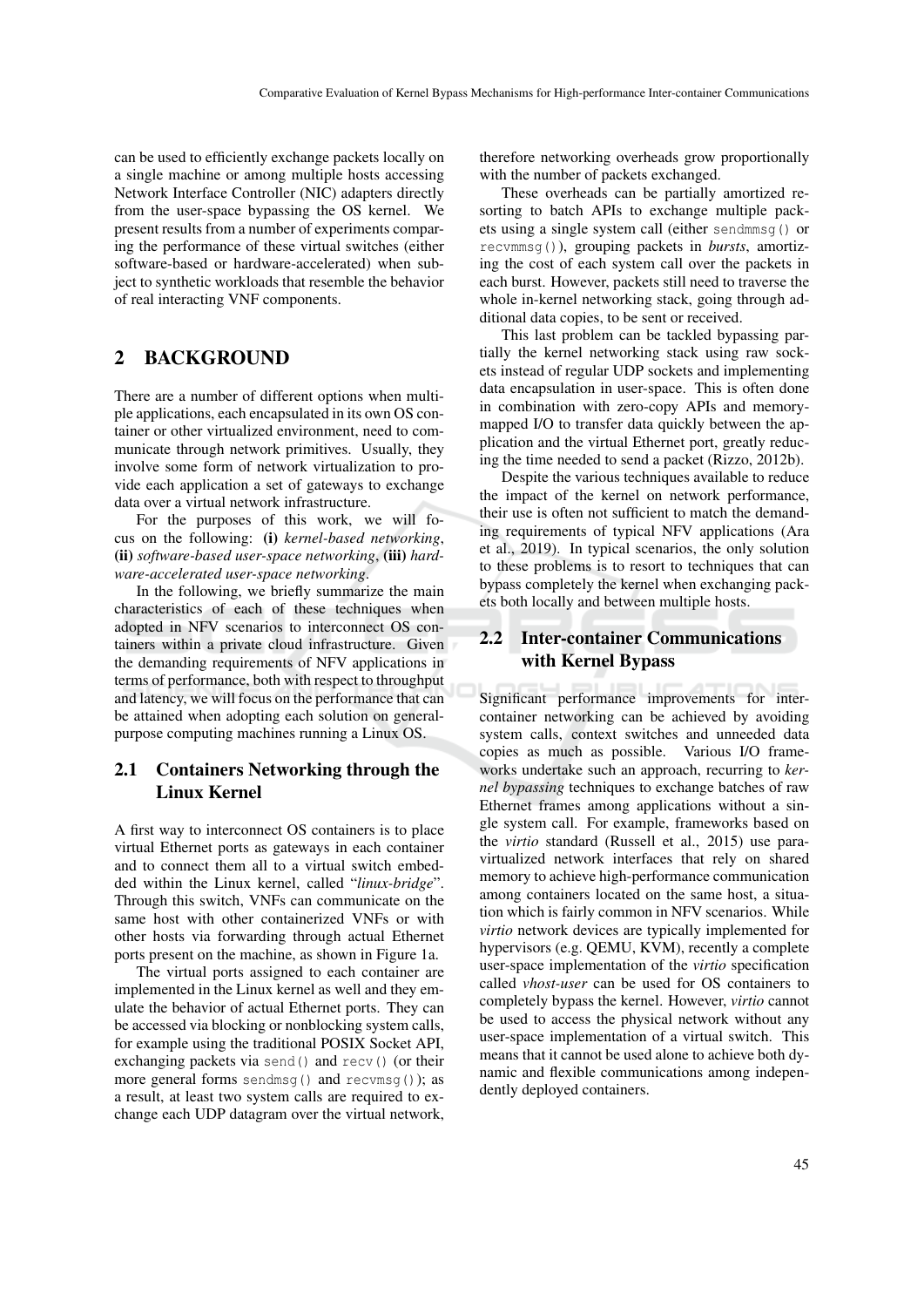

Figure 1: Different approaches to inter-container networking.

#### 2.2.1 Data Plane Development Kit (DPDK)

Data Plane Development Kit  $(DPDK)^1$  is an open source framework for fast packet processing implemented entirely in user-space and characterized by a high portability across multiple platforms. Initially developed by Intel, it now provides a high-level programming abstraction that applications can use to gain access to low-level resources in user-space without depending on specific hardware devices.

In addition, DPDK supports *virtio*-based networking via its implementation of *vhost-user* interfaces. Applications can hence exchange data efficiently using DPDK to communicate locally using *vhost-user* ports and remotely via DPDK user-space implementations of actual Ethernet device drivers: the framework will simply initialize the specified ports accordingly in complete transparency from the application point of view. For this reason, DPDK has become extremely popular over the past few years when it is necessary to implement fast data plane packet processing.

## 2.3 High-performance Switching among Containers

After having described *virtio* in Section 2.2, now we can explain better how *virtio*, in combination with other tools, can be used to realize a virtual networking infrastructure in user-space. There are essentially two ways to achieve this goal: 1) by assigning each container a *virtio* port, using *vhost-user* to bypass the kernel, and then connect each port to a virtual switch application running on the host (Figure 1b); 2) by leveraging special capabilities of certain NIC devices that allow concurrent access from multiple applications and that can be accessed in user-space by using DPDK drivers (Figure 1c). The virtual switch instance, either software or hardware, is then connected

to the physical network via the actual NIC interface present on the host.

Many software implementations of L2/L3 switches are based on DPDK or other *kernel bypass* frameworks, each implementing their own packet processing logic responsible for packet forwarding. For this reason, performance among various implementation may differ greatly from one implementation to another. In addition, these switches consume a non-negligible amount of processing power on the host they are deployed onto, to achieve very high network performance. On the other hand, special NIC devices that support the Single-Root I/O Virtualization (SR-IOV) specification allow traffic offloading to the hardware switch implementation that they embed, which applications can access concurrently without interfering with each other.

Below, we briefly describe the most common software virtual switches in the NFV industrial practice, and the characteristics of SR-IOV compliant devices.

**DPDK Basic Forwarding Sample Application**<sup>2</sup> is a sample application provided by DPDK that can be used to connect DPDK-compatible ports, either virtual or physical, in pairs: this means that each application using a given port can only exchange packets with a corresponding port chosen during system initialization. For this reason, this software does not perform any packet processing operation, hence it cannot be used in real use-case scenarios.

**Open vSwitch**  $(OVS)^3$  is an open source virtual switch for general-purpose usage with enhanced flexibility thanks to its compatibility with the *OpenFlow* protocol (Pfaff et al., 2015). Recently, Open vSwitch (OVS) has been updated to support DPDK and *virtio*based ports, which accelerated considerably packet forwarding operations by performing them in userspace rather than within a kernel module (Intel, 2015).

<sup>1</sup>https://www.dpdk.org/

<sup>2</sup>https://doc.dpdk.org/guides/sample\_app\_ug/skeleton.html <sup>3</sup>https://www.openvswitch.org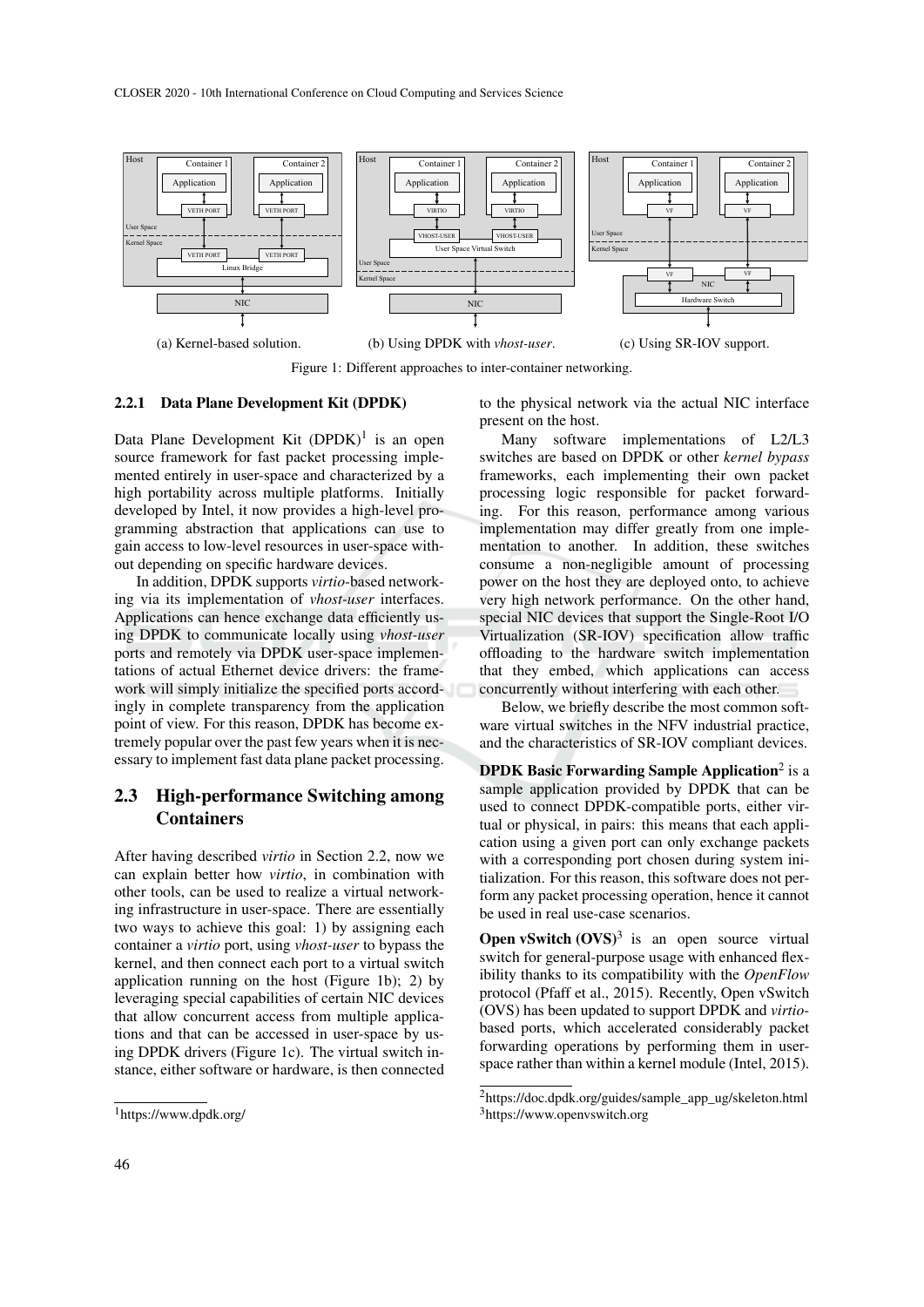**FD.io Vector Packet Processing (VPP)**<sup>4</sup> is an extensible framework for virtual switching released by the Linux Foundation Fast Data Project (FD.io). Since it is developed on top of DPDK, it can run on various architectures and it can be deployed in VMs, containers or bare metal environments. It uses Cisco Vector Packet Processing (VPP) that processes packets in batches, improving the performance thanks to the better exploitation of instruction and data cache locality (Barach et al., 2018).

**Snabb**<sup>5</sup> is a packet processing framework that can be used to provide networking functionality in userspace. It allows for programming arbitrary packet processing flows (Paolino et al., 2015) by connecting functional blocks in a Directed Acyclic Graph (DAG). While not being based on DPDK, it has its own implementation of *virtio* and some NIC drivers in userspace, which can be included in the DAG.

Single-Root I/O Virtualization (SR-IOV) (Dong et al., 2012) is a specification that allows a single NIC device to appear as multiple PCIe devices, called Virtual Functions (VFs), that can be independently assigned to VMs or containers and move data through dedicated buffers within the device. VMs and containers can directly access dedicated VFs and leverage the L2 hardware switch embedded in the NIC for either local or remote communications (Figure 1c). Using DPDK APIs, applications within containers can access the dedicated VFs bypassing the Linux kernel, removing the need of any software switch running on the host; however, a DPDK daemon is needed on the host to manage the VFs.

## 3 RELATED WORK

The proliferation of different technologies to exchange packets among containers has created the need for new tools to evaluate the performance of virtual switching solutions with respect to throughput, latency and scalability. Various works in the research literature addressed the problem of network performance optimization for VMs and containers.

A recent work compared various *kernel bypass* frameworks like DPDK and Remote Direct Memory Access (RDMA)<sup>6</sup> against traditional sockets, focusing on the round-trip latency measured between two directly connected hosts (Géhberger et al., 2018). This work showed that both DPDK and RDMA outperform POSIX UDP sockets, as only with *kernel by-* *pass* mechanisms it is possible to achieve single-digit microsecond latency, with the only drawback that applications must continuously poll the physical devices for incoming packets, leading to high CPU utilization.

Another work (Lettieri et al., 2017) compared both qualitatively and quantitatively common highperformance networking setups. It measured CPU utilization and throughput achievable using either SR-IOV, Snabb, OVS and Netmap (Rizzo, 2012b), which is another networking framework for highperformance I/O. Their focus was on VM to VM communications, either on a single host or between multiple hosts, and they concluded that in their setups Netmap is capable of reaching up to 27 Mpps (when running on a 4 GHz CPU), outperforming SR-IOV due to the limited hardware switch bandwidth.

Another similar comparison of various *kernel bypass* technologies (Gallenmüller et al., 2015) evaluates throughput performance of three networking frameworks: DPDK, Netmap and PF\_RING<sup>7</sup>. They concluded that for each of these solutions there are two major bottlenecks that can potentially limit networking performance: CPU capacity and NIC maximum transfer rate. Among them, the latter is the dominating bottleneck when per-packet processing cost is kept low, while the former has a bigger impact as soon as this cost increases and the CPU becomes fully loaded. Their evaluations also showed that DPDK is able to achieve the highest throughput in terms of packets per second, independently from the burst size; on the contrary, Netmap can reach its highest throughput only for a burst size greater than 128 packets per burst, and even then it cannot reach the same performance of DPDK or PF\_RING.

The scalability of various virtual switching solutions with respect to the number of VMs deployed on the same host has been addressed in another recent work (Pitaev et al., 2018), in which VPP and OVS have been compared against SR-IOV. From their evaluations, they concluded that SR-IOV can sustain a greater number of VMs with respect to softwarebased solutions, since the total throughput of the system scales almost linearly with the number of VMs. On the contrary, both OVS and VPP are only able to scale the total throughput up to a certain plateau, which is influenced by the amount of allocated CPU resources: the more VMs are added, the more the system performance degrades if no more resources are allocated for the each software virtual switch.

Finally, a preliminary work (Ara et al., 2019) was presented by the authors of this paper, performing a basic comparison of various virtual switching techniques for inter-container communications. That evalu-

<sup>4</sup>https://fd.io/

<sup>5</sup>https://github.com/snabbco/snabb

<sup>6</sup>http://www.rdmaconsortium.org

<sup>7</sup>https://www.ntop.org/products/packet-capture/pf\_ring/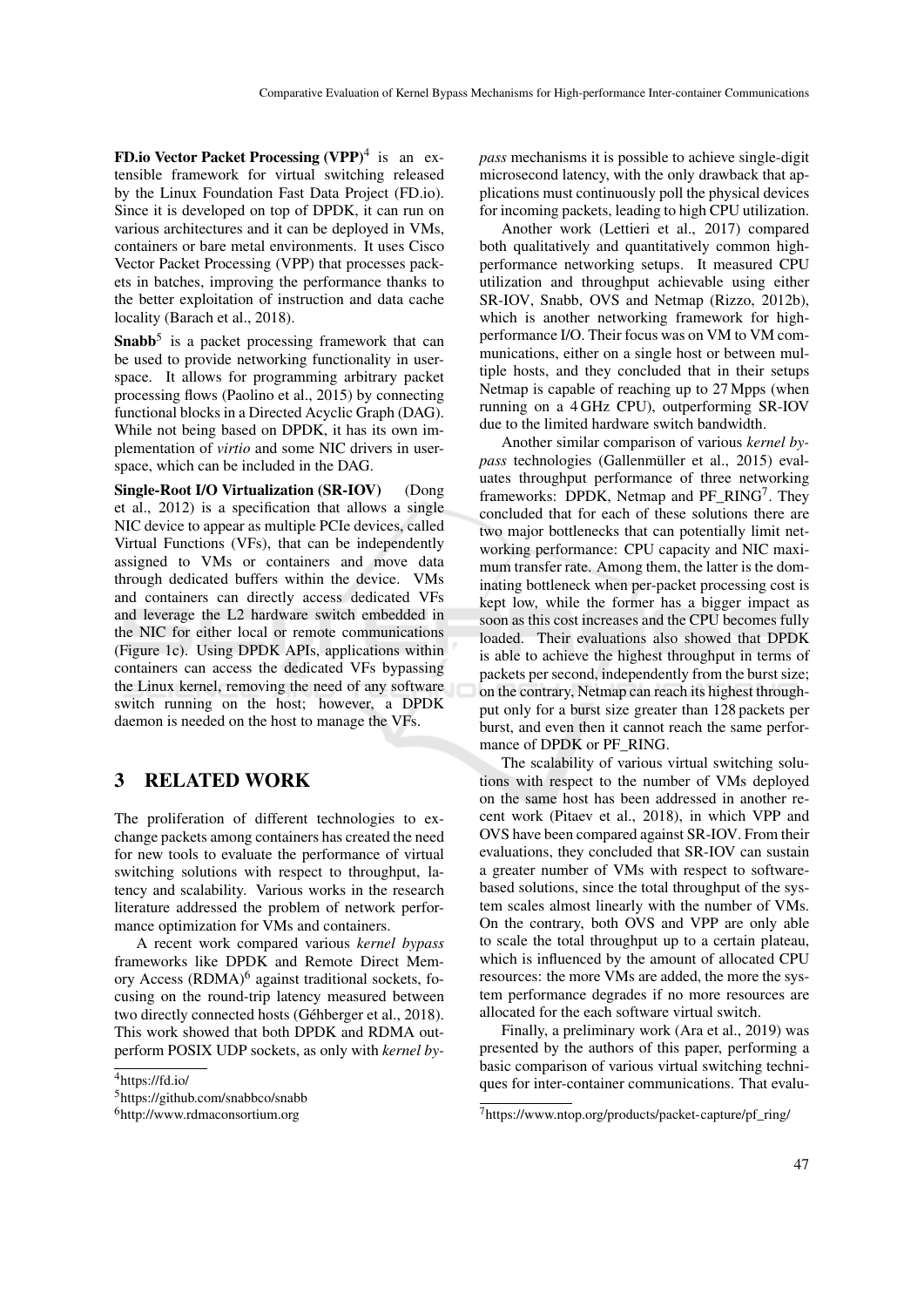

Figure 2: Main elements of the proposed framework.

ation however was limited to only a single transmission flow between a sender and a receiver application deployed on the same machine, for which SR-IOV was the most suitable among the tested solutions. This work extends that preliminary study to a much broader number of test cases and working conditions, on either one or multiple machines, and presents a new set of tools that can be used to conveniently repeat the experiments in other scenarios.

Compared to the above mentioned works, in this paper we present for the first time an open-source framework that can be used to evaluate the performance of various widely adopted switching solutions among Linux containers in the common NFV industrial practice. This framework can be used to carry out experiments from multiple points of view, depending on the investigation focus, while varying testing parameters and the system configuration. The proposed framework eases the task of evaluating the performance of a system under some desired working conditions. With this framework, we evaluated system performance in a variety of application scenarios, by deploying sender/receiver and client/server applications on one or multiple hosts. This way we were able to draw some general conclusions about the characteristics of multiple networking solutions when varying the evaluation point of view, either throughput, latency or scalability of the system. As being opensource, the framework can be conveniently extended by researchers or practicioners, should they need to write further customized testing applications.

## 4 PROPOSED FRAMEWORK

In this section we present the framework we realized to evaluate and compare the performance of different virtual networking solutions, focusing on Linux containers. The framework we developed can be easily installed and configured on one or multiple generalpurpose servers to instantiate a number of OS containers and deploy in each of them a selected application that generates or consumes synthetic network traffic. These applications, also developed for this framework, serve the dual purpose to generate/consume network traffic and to collect statistics to evaluate system performance in the given configuration.

In particular, this framework can be used to configure a number of tests, each running for a specific amount of time with a given system configuration; after each test is done, the framework collects performance results from each running application and provides the desired statistics to the user. In addition, multiple tests can be performed consecutively by specifying multiple values for any test parameter.

The software is freely available on GitHub, under a GPLv3 license, at: https://github.com/gabrieleara/ nfv-testperf . The architecture of the framework is depicted in Figure 2, which highlights the various tools it includes. First there are a number of software tools and Bash scripts that are used to install system dependencies, configure and customize installation, run performance tests and collect their results. Among the dependencies installed by the framework there are the DPDK framework (which includes also the Basic Forwarding Sample Application), and the other software-based virtual switches that will be used during testing to connect applications in LXC containers: OVS (compiled with DPDK support), VPP, and Snabb (configured as a simple learning switch). Each virtual switch is configured to act as a simple learning L2 switch, with the only exception represented by the DPDK Basic Forwarding Sample Application, which does not have this functionality. In addition, VPP and OVS can be connected to physical Ethernet ports to perform tests for inter-machine communications.

Finally, a set of benchmarking applications are included in the framework, serving the dual purpose to generate/consume network traffic and to collect statistics that can be used to evaluate the actual system performance in the provided configuration. These can measure the performance from various view points:

Throughput. As many VNFs deal with huge amounts of packets per second, it is important to evaluate the maximum performance of each networking solution with respect to either the number of packets or the amount of data per second that it is able to effectively process and deliver to destination. To do this, the sender/receiver application pair is provided to generate/consume unidirectional traffic (from the sender to the receiver) according to the given parameters.

Latency. Many VNFs operate with networking protocols designed for hardware implementations of certain network functions; for this reason, these proto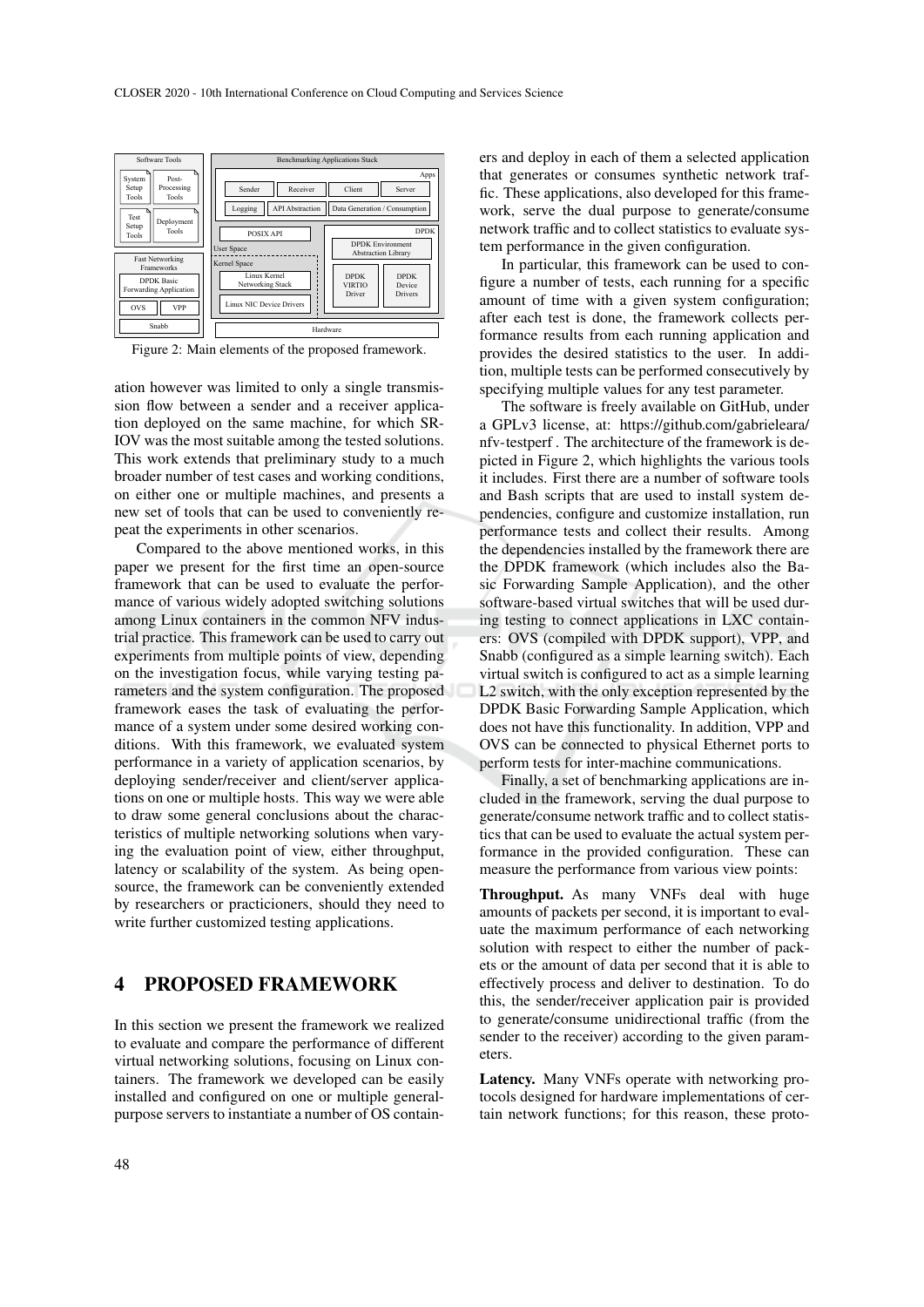cols expect very low round-trip latency between interacting components, in the order of single-digit microsecond latency. In addition, in NFV infrastructures it is crucial to keep the latency of individual interactions as little as possible to reduce the end-toend latency between components across long service chains. For this purpose, the client/server application pair is used to generate bidirectional traffic to evaluate the average round-trip latency for each packet when multiple packets are sent and received in bursts through a certain virtual switch. To do so, the server application will send back each packet it receives to its corresponding client.

Scalability. Evaluations from this point of view are orthogonal with respect of the two previous dimensions, in particular with respect to throughput: since full utilization of a system is achieved only when multiple VNFs are deployed on each host that is present within infrastructure, it is extremely important to evaluate how this affects performance in the mentioned dimensions. For this purpose there are no dedicated applications: multiple instances of each designated application can be deployed concurrently to evaluate how that affects global system performance.

The benchmarking applications are implemented in C and they are built over a custom API that masks the differences between POSIX and DPDK; this way, they can be used to evaluate system performance using *linux-bridge* or other virtual switches that bypass the kernel to exchange data. When POSIX APIs are used to exchange packets, raw sockets can also be used rather than of regular UDP sockets to bypass partially the Linux networking stack, building Ethernet, IP and UDP packet headers in user-space. The traffic generated/consumed by these applications can be configured varying a set of parameters that include the sending rate, packet size, burst size, etc. To maximize application performance, packets are always exchanged using polling and measurements of elapsed time are performed by checking the TSC register instead of less precise timers provided by Linux APIs.

During each test, each application is deployed within a LXC container on one or multiple hosts and it is automatically connected to the other designated application in the pair. The Linux distribution that is used to realize each container is based on a simple *rootfs* built from a basic *BusyBox* and it contains only the necessary resources to run the benchmarking applications. The framework then takes care of all the setup necessary to interconnect these applications with the desired networking technology. The latter may be any among *linux-bridge*, another software-based virtual switch (using *virtio* and *vhostuser* ports) or a SR-IOV Ethernet adapter; each scenario is depicted in Figure 1. In any case, deployed applications use polling to exchange network traffic over the selected ports. For tests involving multiple hosts, only OVS or VPP can be used among softwarebased virtual switches to interconnect the benchmarking applications; otherwise, it is possible to assign to each container a dedicated VF and leverage the embedded hardware switch in the SR-IOV network card to forward traffic from one host to another.

The proposed framework can be easily extended to include more virtual switching solutions among containerized applications or to develop different testing applications that generate/consume other types of synthetic workload. From this perspective, the inclusion of other *virtio*-based virtual switches is straightforward, and it does not require any modification of the existing test applications. In contrast, other networking frameworks that rely on custom port types/programming paradigms (e.g., Netmap) may require the extension of the API abstraction layer or the inclusion of other custom test applications. Further details about the framework's extensibility can be found at https://github.com/gabrieleara/nfv-testperf/ wiki/Extending .

# 5 EXPERIMENTAL RESULTS

To test the functionality of the proposed framework, we performed a set of experiments in a synthetic usecase scenario, comparing various virtual switches.

Experiments were performed on two similar hosts: the first has been used for all local inter-container communications tests, while both hosts have been used for multi-host communication tests (using containers as well). The two hosts are two Dell PowerEdge R630 V4 servers, each equipped with two Intel® Xeon® E5-2640 v4 CPUs at 2.40 GHz, 64 GB of RAM, and an Intel® X710 DA2 Ethernet Controller for 10 GbE SFP+ (used in SR-IOV experiments and multi-host scenarios). The two Ethernet controllers have been connected directly with a 10 Gigabit Ethernet cable. Both hosts are configured with Ubuntu 18.04.3 LTS, Linux kernel version 4.15.0-54, DPDK version 19.05, OVS version 2.11.1, Snabb version 2019.01, and VPP version 19.08. To maximize results reproducibility, the framework carries out each test disabling CPU frequency scaling (governor set to performance and Turbo Boost disabled) and it has been configured to avoid using hyperthreads to deploy each testing application.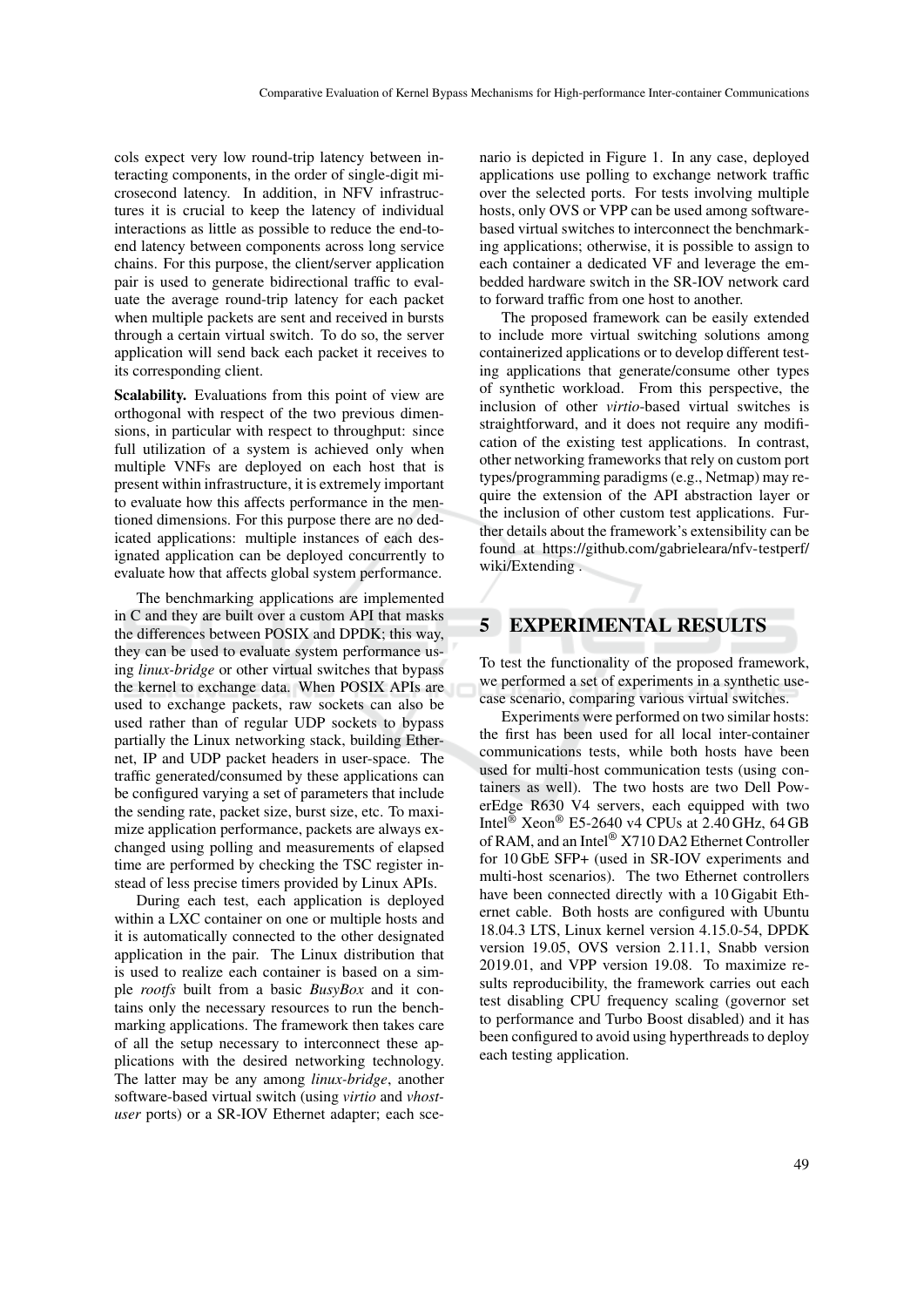| Parameter             | Symbol | Values                                                                |
|-----------------------|--------|-----------------------------------------------------------------------|
| <b>Test Dimension</b> |        | <i>throughput</i> or <i>latency</i>                                   |
| Hosts Used            | L      | <i>local</i> or <i>remote</i><br>( <i>i.e.</i> single or multi-host)  |
| Containers Set        | S      | $Nv$ sN (where N is the                                               |
| Virtual Switch        | V      | number of pairs)<br>linux-bridge, basicfwd,<br>ovs, snabb, sriov, vpp |
| Packet Size           | P      | Expressed in bytes                                                    |
| Sending Rate          | R      | Expressed in pps                                                      |
| <b>Burst Size</b>     | R      | Expressed in number of                                                |
|                       |        | packets per burst                                                     |

Table 1: List of parameters used to run performance tests with the framework.

### 5.1 Testing Parameters

The framework can be configured to vary certain parameters before running each test. Each configuration is represented by a set of applications (each running within a container), deployed either on one or both hosts and grouped in pairs (i.e. sender/receiver or client/server) and a set of parameters that specify the synthetic traffic to be generated. Given the number of evaluated test cases, for each different perspective we will show only relevant results.

To identify each test, we use the notation shown in Table 1: each test is uniquely identified using a tuple in following form:

(*D*, *L*, *S*, *V*, *P*, *R*, *B*)

When multiple tests are referred, the notation will omit those parameters that are free to vary within a predefined set of values. For example, to show some tests performed while varying the sending rate the *R* parameter will not be included in the tuple.

Each test uses only a fixed set of parameters and runs for 1 minute; once the test is finished, an average value of the desired metric (either throughput or latency) is obtained after discarding values related to initial warm-up and shutdown phases, thus considering only values related to steady state conditions of the system. The scenarios that we considered in our experiments are summarized in Figure 3.

### 5.2 Kernel-based Networking

First we will show that performance achieved without using *kernel bypass* techniques are much worse than the ones achieved using techniques like *vhostuser* in similar set-ups. Table 2 reports the maximum throughput achieved using socket APIs and *linuxbridge* to interconnect a pair of sender and receiver applications on a single host (Figure 3a). In this scenario, it is not possible to reach even 1 Mpps using Table 2: Maximum throughput achieved for various socketbased solutions:  $(D = throughput, L = local, S = 1vs1,$  $V = \text{linux-bridge}, P = 64, R = 1M, B = 64).$ 

| Max<br><b>Throughput</b><br>(kpps) |
|------------------------------------|
| 338                                |
| 409                                |
|                                    |
| 360                                |
| 440                                |
|                                    |

kernel-based techniques, while using DPDK any virtual switch can easily support at least 2 Mpps in similar set-ups. That is why all the results that will follow will consider *kernel bypass* technologies only.

### 5.3 Throughput Evaluations

Moving on to techniques that use DPDK, we first evaluated throughput performance between two applications in a single pair, deployed both on the same host or on multiple hosts, varying desired sending rate, packet and burst sizes. In all our experiments, we noticed that varying the burst size from 32 to 256 packets per burst did not affect throughput performance, thus we will always refer to the case of 32 packets per burst in further reasoning.

#### 5.3.1 Single Host **ELEATIONS**

We first deployed a single pair of sender/receiver applications on a single host (Figure 3a), varying the sending rate from 1 to 20 Mpps and the packet size from 64 to 1500 bytes:

$$
(D = throughput, L = local, S = 1vs1)
$$

In all our tests, each virtual switch achieves the desired throughput up to a certain maximum value, after which the virtual switch has saturated his capabilities, as shown in Figure 4a. This maximum throughput depends on the size of the packets exchanged through the virtual switch, thus from now on we will consider only the maximum achievable throughput for each virtual switch while varying the size of each packet.

Figures 4b and 4c show the maximum receiving rates achieved in all our tests that employed only two containers on a single host, expressed in Mpps and in Gbps respectively. In each plot, the achieved rate (Y axis) is expressed as function of the size of each packet (X axis), for which a logarithmic scale has been used.

From both figures it is clear that maximum performance are attained by offloading network traffic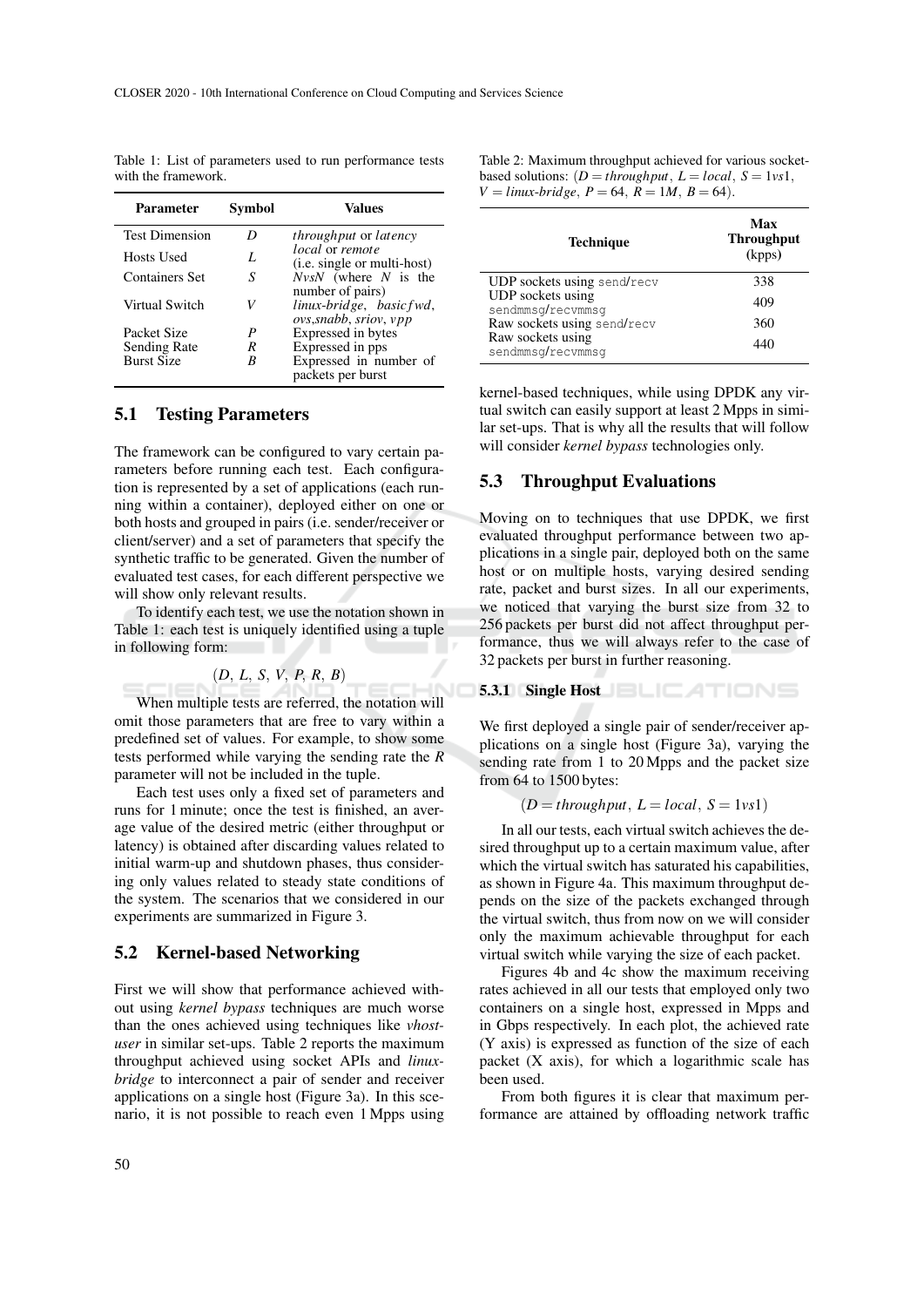

Figure 3: Different testing scenarios used for our evaluations. In particular, (a), (b), and (c) refer to single-host scenarios, while (d), (e), and (f) to scenarios that consider multiple hosts.

to the SR-IOV device, exploiting its embedded hardware switch. Second best ranked the Basic Forwarding Sample Application, which was expected since it does not implement any actual switching logic. The very small performance gap between VPP and the latter solution is also a clear indicator that the batch packet processing features included in VPP can distribute packet processing overhead effectively among incoming packets. Finally, OVS and Snabb follow. Comparing these performance with other evaluations present in literature (Ara et al., 2019), we were able to conclude that the major bottleneck for Snabb is represented by its internal L2 switching component.

In addition, notice that while the maximum throughput in terms of Mpps is achieved with the smallest of the packet sizes (64 bytes), the maximum throughput in terms of Gbps is actually achieved for the biggest packet size (1500 bytes). In fact, throughput in terms of Gbps is characterized by a logarithmic growth related to the increase of the packet size, as shown in Figure 4c.

From these plots we derived that for software switches the efficiency of each implementation impacts performance only for smaller packet sizes, while for bigger packets the major limitation becomes the ability of the software to actually move packets from one CPU core to another, which is equivalent for any software implementation. Given also the slightly superior performance achieved by SR-IOV, especially for smaller packet sizes, we also concluded that its hardware switch is more efficient at moving large number of packets between CPU cores than the software implementations that we tested.

#### 5.3.2 Multiple Hosts

We repeated these evaluations deploying the receiver application on a separate host (Figure 3d), using the only virtual switches able to forward traffic between multiple hosts<sup>8</sup>:

$$
(D = \text{throughput}, L = \text{remote}, S = 1 \text{vs1},
$$

$$
V \in \{ovs, sriov, vpp\})
$$

Figure 4d shows the maximum receiving rates achieved for a burst size of 32 packets. In this scenario, results depend on the size of the exchanged packets: for smaller packet sizes the dominating bottleneck is still represented by the CPU for OVS and VPP, while for bigger packets the Ethernet standard limits the total throughput achievable by any virtual switch to only 10 Gbps. From these results we concluded that when the expected traffic is characterized by relatively small packet sizes (up to 256 bytes) deploying a component on a directly connected host does not impact negatively system performance when OVS or VPP are used. In addition, we noticed that in this scenario there is no clear best virtual switch with respect to the others: while for smaller packet sizes SR-IOV is more efficient, both OVS and VPP perform better for bigger ones.

### 5.4 Throughput Scalability

To test how throughput performance scale when the number of applications on the system increases, we repeated all our evaluations deploying multiple application pairs on the same host (Figure 3b):

 $(D = \text{throughput}, L = \text{local}, S \in \{1 \text{vs} 1, 2 \text{vs} 2, 4 \text{vs} 4\})$ 

Figures 4e and 4f show the relationship between the maximum total throughput of the system achievable and the number of pairs deployed simultaneously, for packets of 64 and 1500 bytes respectively.

<sup>8</sup>The Basic Forwarding Sample Application does not implement any switching logic, while Snabb was not compatible with our selected SR-IOV Ethernet controller.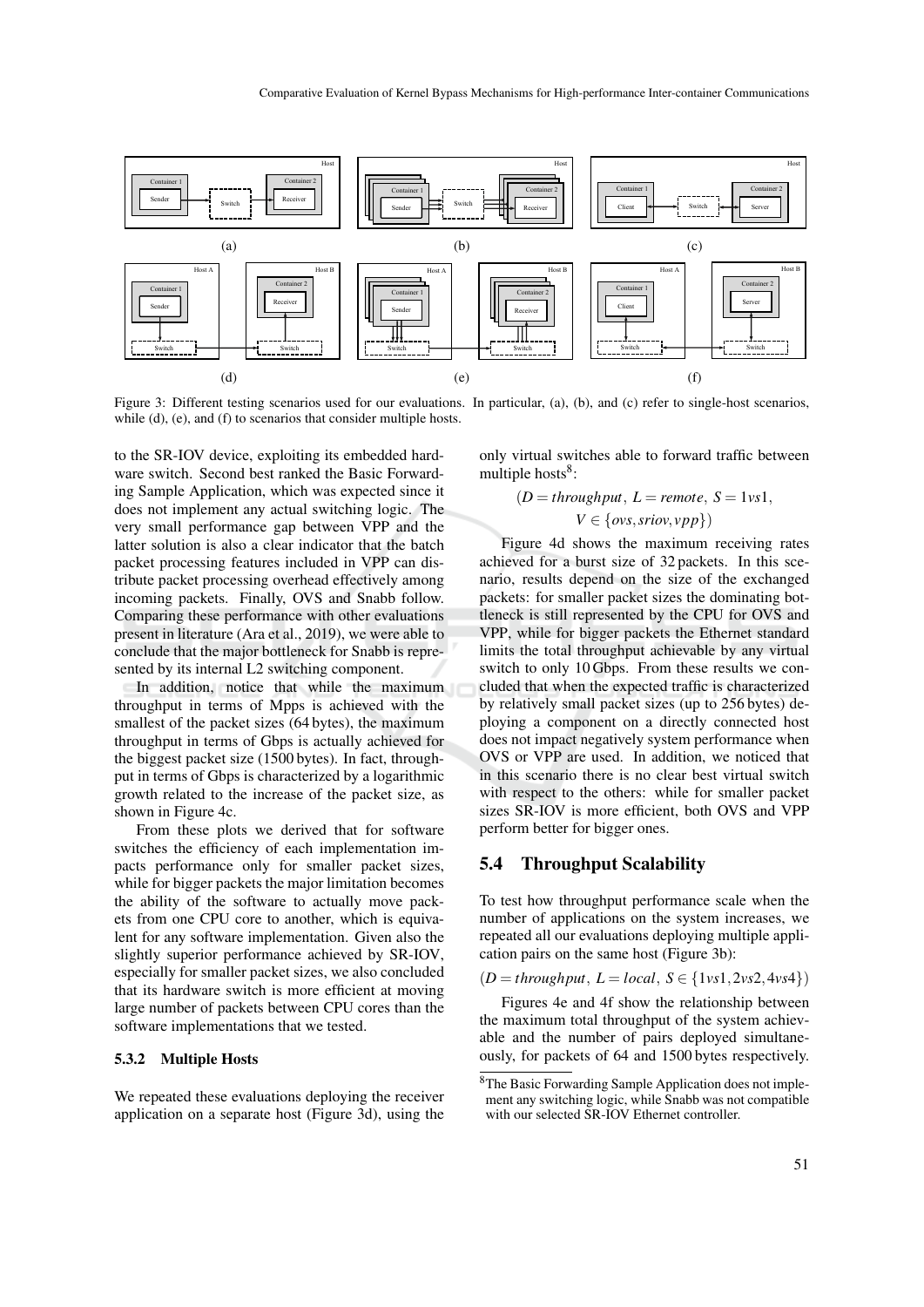

Figure 4: Throughput performance obtained varying system configuration and virtual switch used to connect sender/receiver applications deployed in LXC containers.

While the maximum total throughput does not change for relatively small packet sizes when increasing the number of senders, for bigger packet sizes SR-IOV can sustain 4 senders with only a per-pair performance drop of about 18%, achieving almost linear performance improvements with the increase of the number of participants. On the contrary, *virtio*-based switches can only distribute the same amount of resources over a bigger number of network flows. From these results we concluded that while for SR-IOV the major limitation is mostly represented by the number of packets exchanged through the network, for *virtio*based switches the major bottleneck is represented by the capability of the CPU to move data from one application to another, which depends on the overall amount of bytes exchanged.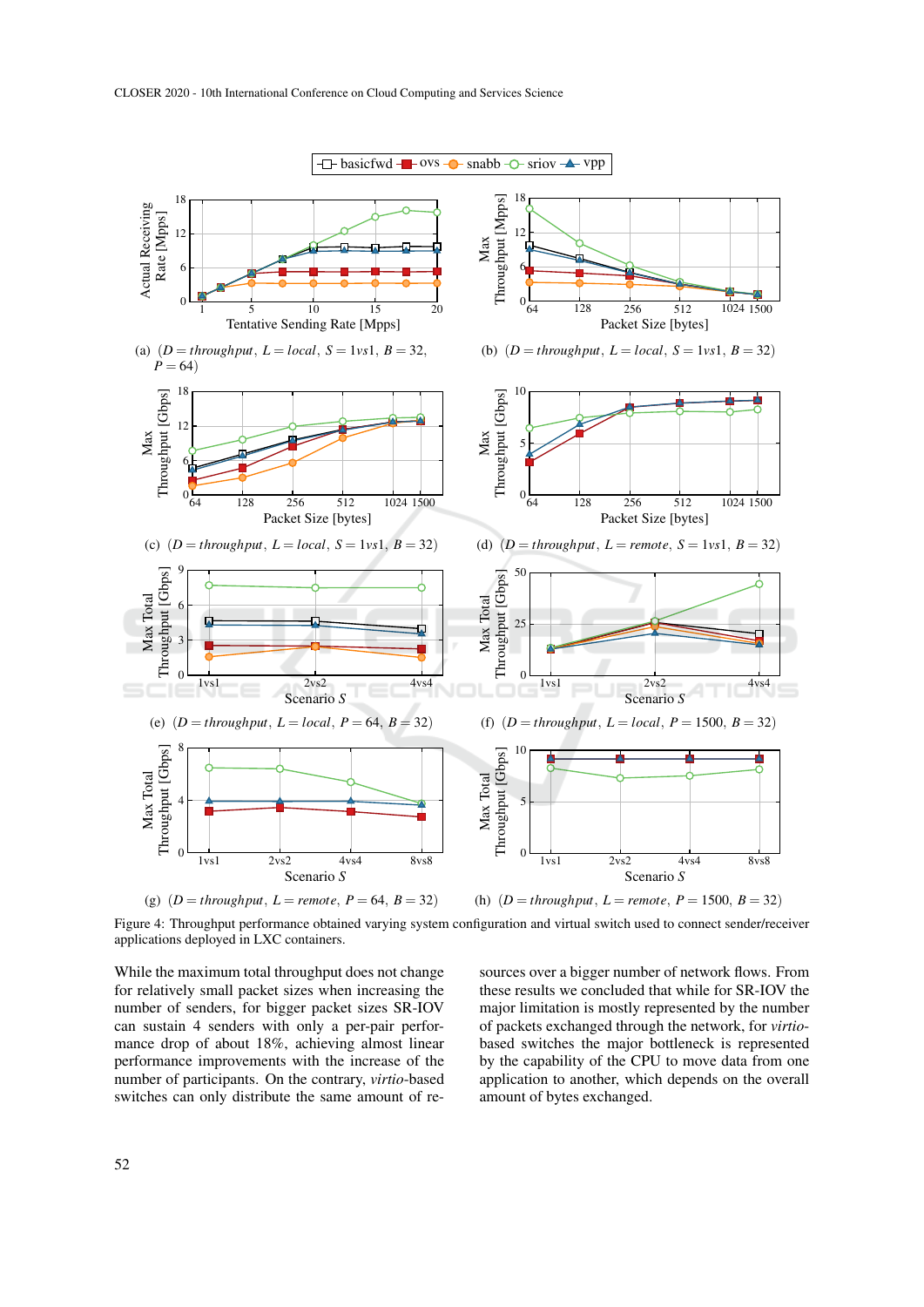

Figure 5: Average round-trip latency obtained varying system configuration and virtual switch used to connect client/server applications deployed in LXC containers. Plots on the left refer to tests performed on a single-host, while plots on the right involve two separate hosts.

Repeating scalability evaluations on multiple hosts ( $L = remote$ ), we were able to deploy up to 8 application pairs  $(S = 8v<sub>s</sub>8)$  transmitting data from one host to the other one (Figure 3e). Results of these evaluations, shown in Figures 4g and 4h, indicate that the outcome strongly depends on the size of the packets exchanged: for bigger packets the major bottleneck is represented by the limited throughput of the Ethernet standard; for smaller ones the inability of each virtual switch to scale adequately with the number of packet flows negatively impacts even more system performance.

### 5.5 Latency Performance

We finally evaluated the round-trip latency between two applications when adopting each virtual switch to estimate the per-packet processing overhead introduced by each different solution. In particular we focused on the ability of each solution to distribute packet processing costs over multiple packets when increasing the burst size. For this purpose, a single pair of client/server applications has been deployed on a single or multiple hosts to perform each evaluation. Each test is configured to exchange a very low number of packets per second, so that there is no interference between the processing of a burst of packets and the following one.

First we considered a single pair of client/server applications deployed on a single host (Figure 3c). In these tests we varied the burst size from 4 to 128 packets and the packet size from 64 to 1500 bytes:

$$
(D = latency, L = local, S = 1vs1, R = 1000)
$$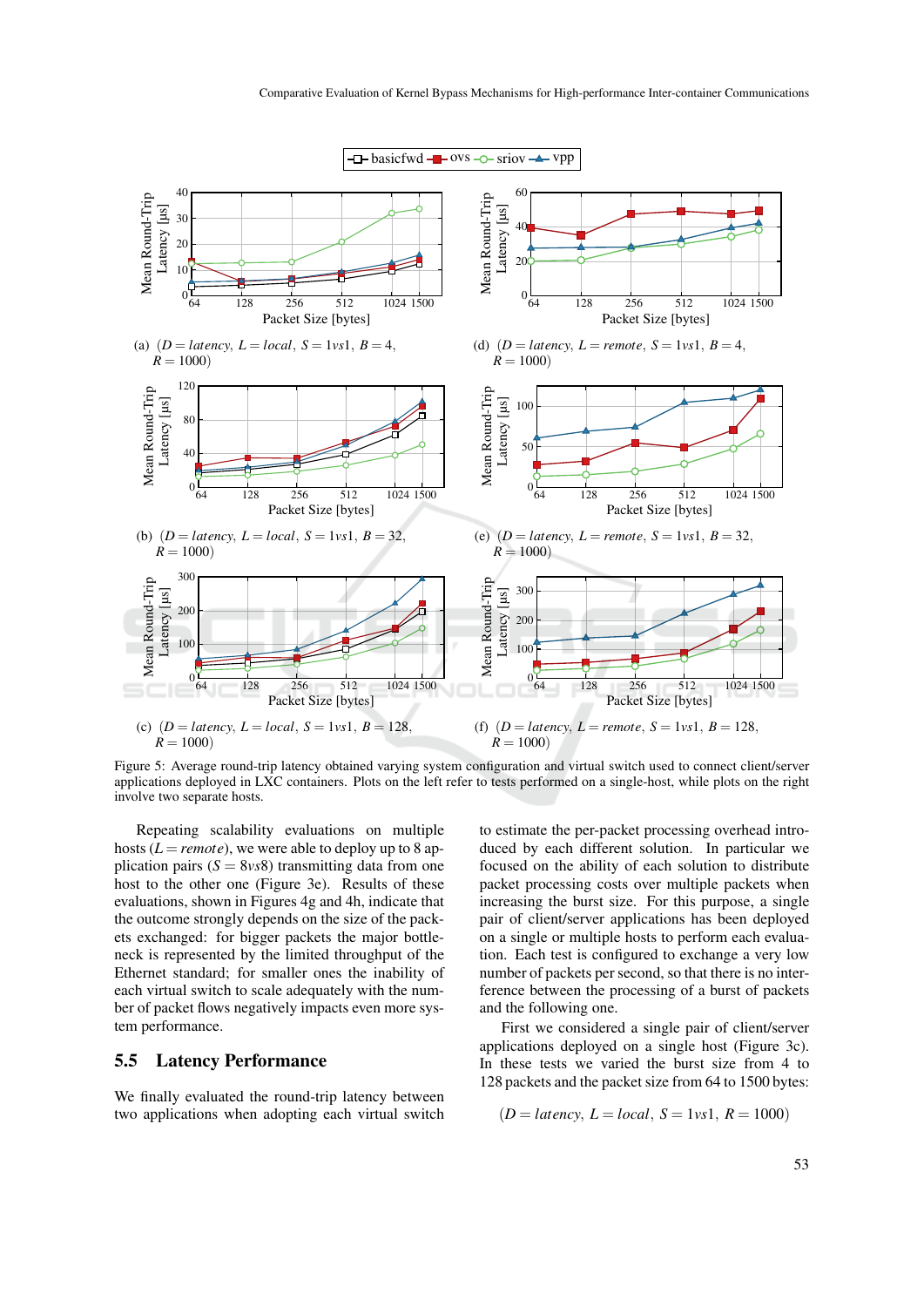In all our tests, Snabb was not able to achieve comparable latency with respect to other solutions; for example, while all other virtual switches could maintain their average latency under  $40 \,\mu s$  for  $B = 4$ , Snabb's delay was always greater than 60  $\mu$ s, even for very small packet sizes. Since this overall behavior is repeated in all our tests, regardless of which parameters are applied, Snabb will not be discussed further.

Figures 5a to 5c show that only *virtio*-based solutions were able to achieve single-digit microsecond round-trip latency on a single host, while SR-IOV has a higher latency for small packet and burst sizes. Increasing the burst size over 32 packets, these roles are reversed, with SR-IOV becoming the most lightweight solution, although it was never able to achieve single-digit microsecond latency. From this we inferred that SR-IOV performance are less influenced by the variation of the burst size with respect to the other options available and thus it is more suitable when traffic on a single host is grouped into bigger bursts.

We then repeated the same evaluations by deploying the server application on a separate host  $(L =$ *remote*, Figure 3f). In this new scenario, SR-IOV always outperforms OVS and VPP, as shown in Figures 5d to 5f. This can be easily explained, since when using a *virtio*-based switch to access the physical network two levels of forwarding are introduced with respect to the case using only SR-IOV: the two software instances, each running in their respective hosts, introduce additional computations with respect to the one performed in hardware by the SR-IOV device.

# 6 CONCLUSIONS AND FUTURE WORK

In this work, we presented a novel framework aimed to evaluate and compare the performance of various virtual networking solutions based on kernel bypass. We focused on the interconnection of VNFs deployed in Linux containers in one or multiple hosts.

We performed a number of performance evaluations on some virtual switches commonly used in the NFV industrial practice. Test results show that SR-IOV has superior performance, both in terms of throughput and scalability, when traffic is limited to a single host. However, in scenarios that consider interhost communications, each solution is mostly constrained by the limits imposed by the Ethernet standard. Finally, from a latency perspective we showed that both for local and remote communications SR-IOV can attain smaller round-trip latency with respect

to its competitors when bigger burst sizes are adopted.

In the future, we plan to support additional virtual networking solutions, like NetVM (Hwang et al., 2015), Netmap (Rizzo, 2012a), and VALE (Rizzo and Lettieri, 2012). We also plan to extend the functionality of the proposed framework, for example by allowing for customizing the number of CPU cores allocated to the virtual switch during the runs. Finally, we would like to compare various versions of the considered virtual switching solutions, as we noticed some variability in the performance figures after upgrading some of the components, during the development of the framework.

## REFERENCES

- Ara, G., Abeni, L., Cucinotta, T., and Vitucci, C. (2019). On the use of kernel bypass mechanisms for highperformance inter-container communications. In *High Performance Computing*, pages 1–12. Springer International Publishing.
- Barach, D., Linguaglossa, L., Marion, D., Pfister, P., Pontarelli, S., and Rossi, D. (2018). High-speed software data plane via vectorized packet processing. *IEEE Communications Magazine*, 56(12):97–103.
- Barik, R. K., Lenka, R. K., Rao, K. R., and Ghose, D. (2016). Performance analysis of virtual machines and containers in cloud computing. In *2016 International Conference on Computing, Communication and Automation (ICCCA)*. IEEE.
- Dong, Y., Yang, X., Li, J., Liao, G., Tian, K., and Guan, H. (2012). High performance network virtualization with SR-IOV. *Journal of Parallel and Distributed Computing*, 72(11):1471–1480.
- Felter, W., Ferreira, A., Rajamony, R., and Rubio, J. (2015). An updated performance comparison of virtual machines and linux containers. In *2015 IEEE International Symposium on Performance Analysis of Systems and Software (ISPASS)*. IEEE.
- Gallenmüller, S., Emmerich, P., Wohlfart, F., Raumer, D., and Carle, G. (2015). Comparison of frameworks for high-performance packet IO. In *2015 ACM/IEEE Symposium on Architectures for Networking and Communications Systems (ANCS)*. IEEE.
- Géhberger, D., Balla, D., Maliosz, M., and Simon, C. (2018). Performance evaluation of low latency communication alternatives in a containerized cloud environment. In *2018 IEEE 11th International Conference on Cloud Computing (CLOUD)*. IEEE.
- Hwang, J., Ramakrishnan, K. K., and Wood, T. (2015). NetVM: High performance and flexible networking using virtualization on commodity platforms. *IEEE Transactions on Network and Service Management*, 12(1):34–47.
- Intel (2015). Open vSwitch enables SDN and NFV transformation. White Paper, Intel.